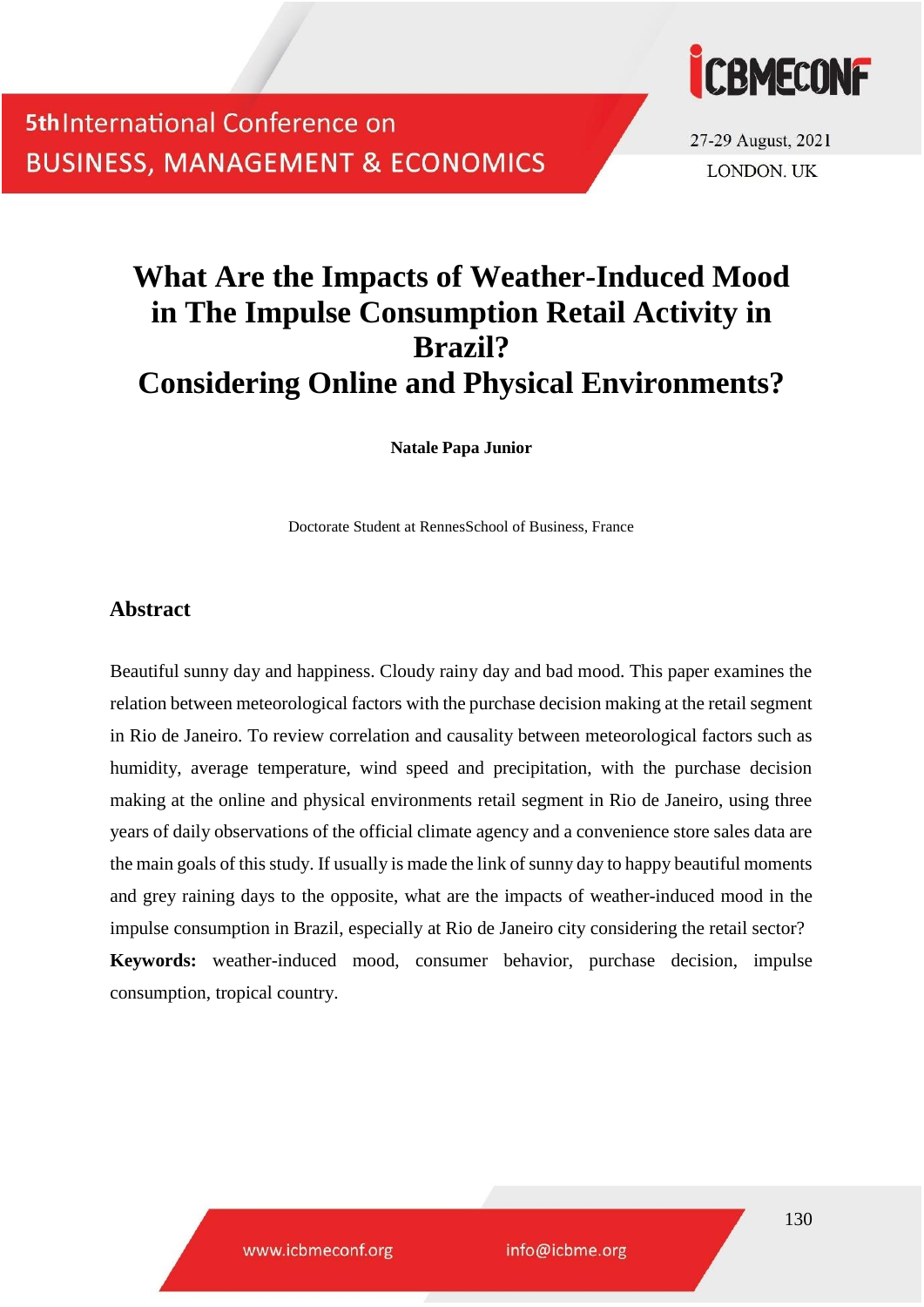

27-29 August, 2021 **LONDON, UK** 

### **1. Introduction**

Happiness and impulse to spend. Many classical business and economic theories disconsider these factors relation and assume that the agents are perfectly rational, always behaving in order to perfectly maximize their decisions and patrimony (Varian, 2012). No correlation between mood and decision making would be observed if taken as irrevogative true, being many times disregarded the idea that personal psychology can be harmful at the moment of making the best decisions by individuals, given the plenty of information available and maximization goals perfectly rational and intrinsic to human conduct (Pech and Milan, 2009). At the rationality concept it is considered the set of values and actions socially taken as coherent, following the probability theory and logic, with low or no influence by external variables, predictable with well known empirical observations. Meanwhile, psychology as a science has an extensive history with tangencies at economic studies and during the 1930's John Maynard Keynes described what he called the animal spirit, a counterpoint to the classical and perfectly rational homo economicus (Keynes, 1936), being one of the precursors in taking light at the behavioural economics that laid foundations so further studies could identify how people think and decide in the real world. Keynes concludes that the replacement of the perfectly rational homo economicus by an agent consistently affected by bias, mood and limited knowledge would represent an important step for deeper research in which the real world could be better understood, adding factors like mood and its impacts on purchase decisions, for example.

But how does weather impact people's mood? Many studies correlate these factors, bringing the concept of weather-induced mood, representing the mood induced by the external environment weather factors such as precipitation, temperature, wind velocity, humidity and other, influencing behaviour outcomes. The consideration of this effect is observed in several researches like the assets pricing literature, for example. Diverse articles review the effect that mood induced by weather has on stock returns, corroborating hypothesis that stock returns are positively related to happiness and sunny days (Saunders, 1993; Kamstra et al., 2003; Hirshleifer and Shumway, 2003; Goetzmann and Zhu, 2005; Goetzman et al., 2014). All these authors conclude that weather-induced mood affects behavior, with sunny hot days related to good humor and more propention to trade in the stock market, which in turn influences financial market dynamics and the stock market itself byond econometric prevision for stock returns. Also regarding weather and agents´ behaviour, Apergis, Artikis and Mamatzakis (2011) correlated the propention of bank managers to approve or not loans and to commercialize financial products to variables such as temperature and precipitation, concluding that the results of temperature shocks on bank loans were negative, while the impacts of snow and precipitation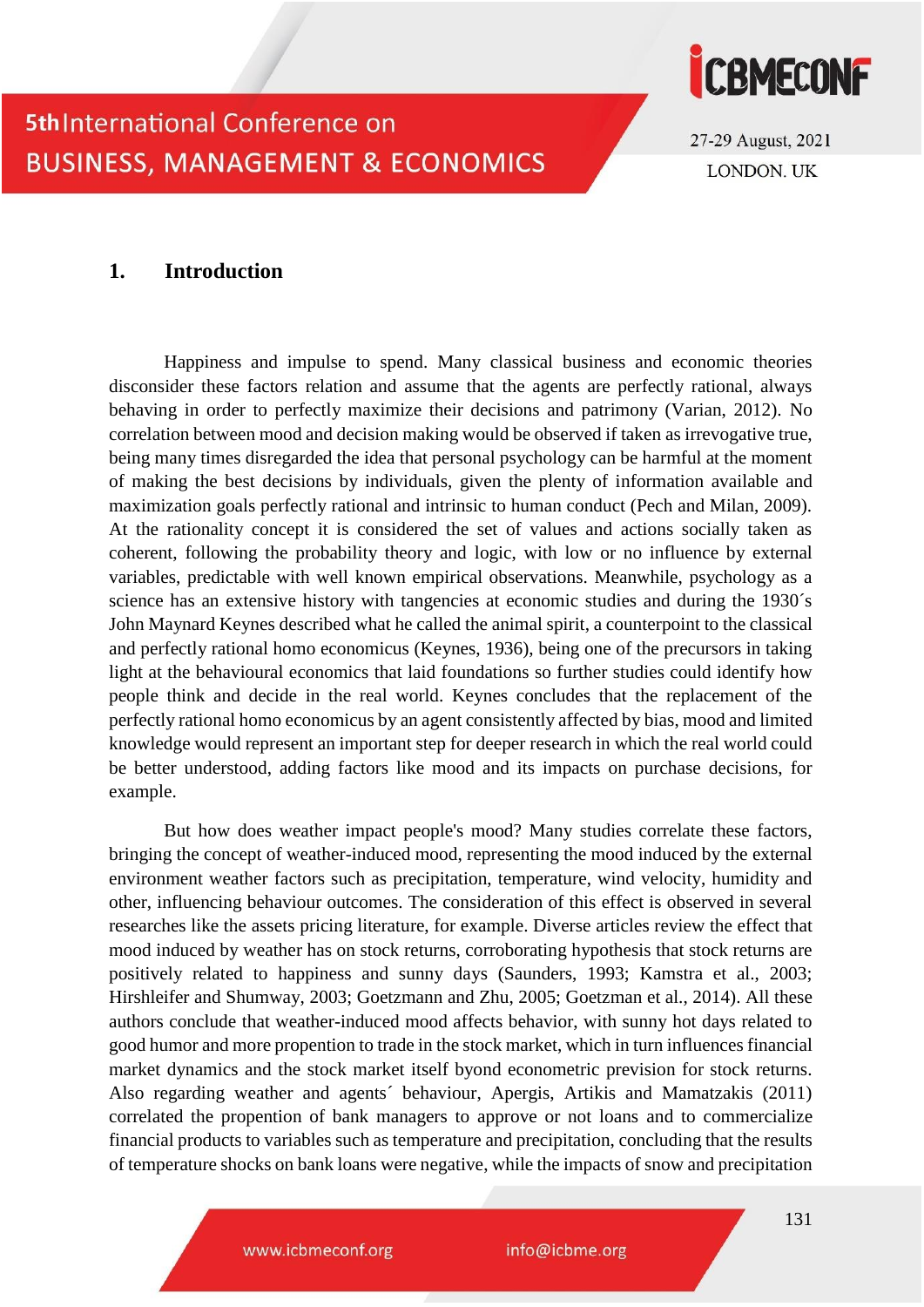

27-29 August, 2021 **LONDON, UK** 

were positive as another effect of weather-induced mood. In parallel, to deeper review the impacts of weather-induced mood outside the context of financial markets and explore the consequences of weather patterns at the retail activity represents an interesting potential channel, to be investigated whether weather conditions tend to affect mood and actions of the decision maker in terms of acquisitions at the retail segment.

The author of this study have a previous research approved to be part of the British Academy of Management (BAM) 2021 Conference in which the influences of weather-induced mood at the purchase decision considering the retail activity in Brazil was the main focus, implying an association between weather conditions and its mood-influencing driving to purchase. However, on that case he considered temperature and precipitation level during 5 years and the implications by correlation and causality in sales at a construction articles street store in Rio de Janeiro and perceived that one of the limitations of the study was driven by the fact that in general construction articles tends to be a programed acquisition and consequently the impact of mood on its purchase tends to be lower in comparison to impulse consumption goods. To cover this gap, the author considered the same hypothesis that good weather conditions, represented by sunny hot days, positively affect retail sales, with this parallel for the opposite too, but regarding data, it´s was taken three years of secondary data from a convenience street store located in Rio de Janeiro, in which its mainly commercialized alcoholic drinks, snacks and candies, and also weather historical data for the same city and period extracted from Instituto Nacional de Meteorologia (INMET), the official temperature and precipitation measure in the country. Does the consumer feel good-humored and intend to do more acquisitions on a sunny hot day? Is the opposite also true, with negative effects on sales on a cold rainy day? Since the considered convenience store has physical and online sales with delivery, a split between these kind of sales was done to review if are there differences at consumer behaviour at the store of buying online. The research suggested that in fact weather impacts people's mood and by consequence their behaviour and to depper review what are the impacts of weather-induced mood as a specific behaviour and its impacts at decision making process at the impulse consumption retail activity in Brazil, taking temperature, precipitation, wind, humidity, quantity and amount of sales transactions on a daily basis for three years is the main goal of this paper. In comparison to the same author´s previous review considering construction material articles, in general demanded under specific situations when constructing or repairing something, the sales data from a convenience store would better represent impulse consumption, more affected to mood and intention to buy without a previous specific need, with the additional variables of being online or presential acquisitions.

From the results of this investigation it was possible to observe that the temperature variation and humidity have more causality relation with the online sales two days after observed, probability related to the tropical climate of Rio de Janeiro city, since hotter and humid days result in a natural consumption of products than can reduce the warm sensation and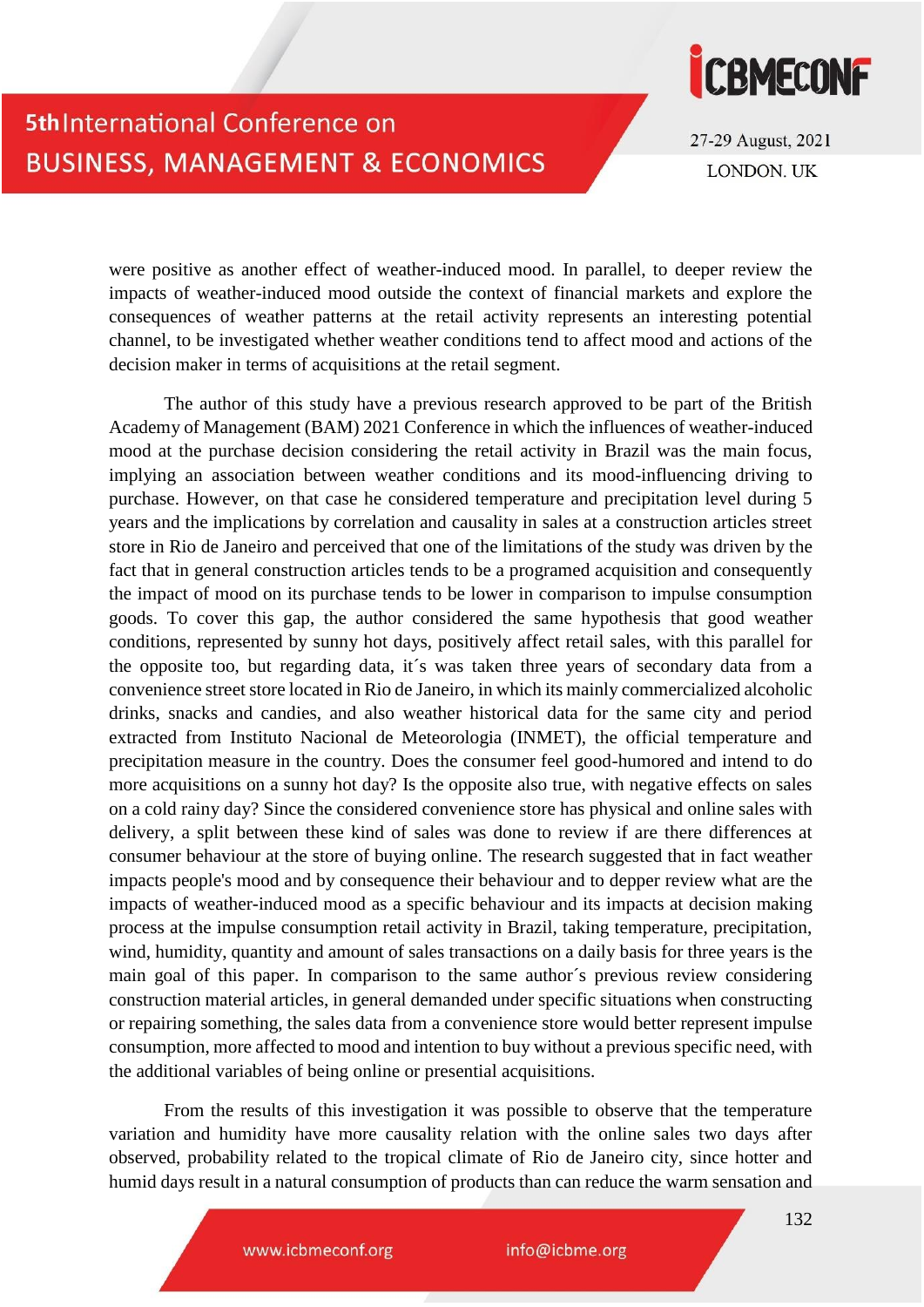

27-29 August, 2021 **LONDON, UK** 

people can avoid walking in the street to avoid the sun, generating a greater consumption of drinks, as detailed at the table 5 with the results analysis. Meanwhile, the variation of wind has a considerable causality relation with the online sales just five days after observed, as pointed by the Granger test, in which each variable and its variations were tested using 15 days gap. Regarding the weather variable precipitation, a relevant causality relation was observed with the online sales from 10 days after its observation, which may be related to long periods of continuous rain that normally occur in the city of Rio de Janeiro in specific seasons. In the same way, the variation in precipitation presented a causality relation only from 14 days after observed. In general terms, it is important to highlight that only online sales or ticket online suffered causality from weather variables, indicating a sensitivity that makes sense when looking at the variables' dispersion graphs.

Following the introduction, this article has a Section 2 of a literature review starting from general authors regarding behavioural finance and mood related to purchase decisions, going deeper to weather-induced mood and decision making, besides a Section 3 with the models and data sets; to close in a Section 4 with results and discussion followed by a conclusion Section.

### **2. Literature Review**

The human being is distinguished from other animals by its ability to reason logical solutions to problems that do not escape its domain, bein the concept of rationality attributed to social action: when acting and interacting, individuals have coherent plans and try to maximize the satisfaction of their preferences while minimizing the costs involved, as part of a sociological theory, proposing to explain social and political behavior, assuming that people act rationally (Baert, 1997). The theory of rational choice assumes that individual action is instrumental in a double sense: on the one hand, the individual is always in search of determined goals by choosing the most appropriate means, and on the other, once reaching the goal, it takes maximum advantage of it. Thus, the theory of rational choice considers that individuals have the ability to make associations between the means, available and known, and the ends they aim for. Therefore, rational choices are approaching an optimum point, despite their ability to achieve this degree of satisfaction (Higgins, 2005).

On the other hand, the human mind has a limited capacity to solve problems with high complexity, so shortcuts are sought that end up limiting access to potentially contradictory, rational and structured information, culminating in posible irritation choices (Thaler, 1985).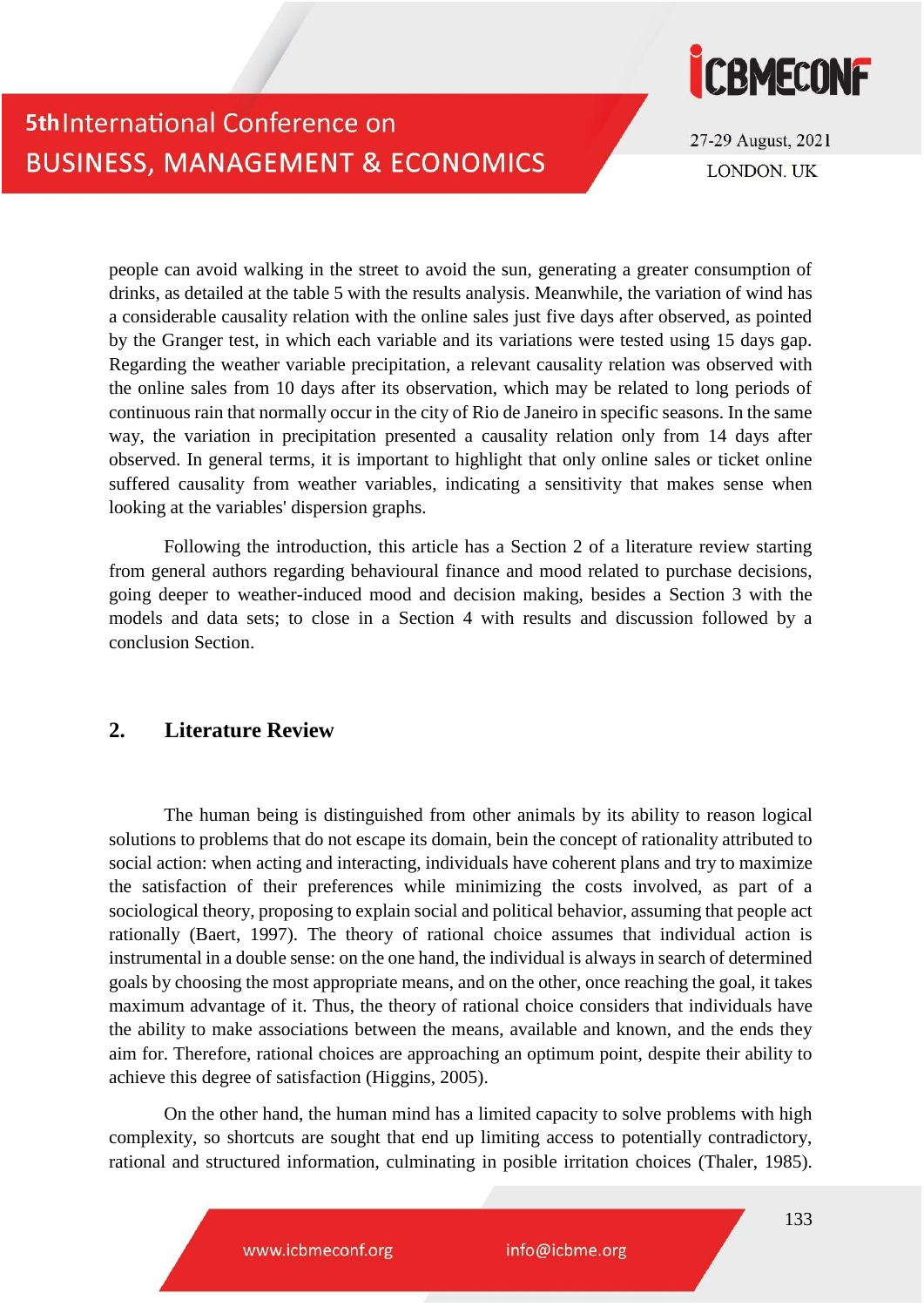

27-29 August, 2021 **LONDON, UK** 

People decide based on habits, personal experience and simplified practical rules, accepting satisfactory solutions, with diverse difficulties in balancing short and long term interests and being strongly influenced by emotional factors and the behavior of others (Ávila and Bianchi, 2015). The path of new variables regarding human behaviour and decision making brought by Simon (1959) with new variables at that time such personal perceptions, history, culture and mood, served as an important step so diverse studies could be developed in the area.

On that sense, Fernandes and Veiga (2006) conducted a research in which the goal was to observe the impulse consumption behaviour in contexts of virtual and real, physically present acquisitions. The authors considered a sample of 254 people of distinct ages, social classes and sexes living in Lisbon, Portugal. At the study, they used a scale for measuring buying impulsivity developed by Youn and Faber (2000) in which the factors (i) positive emotions, (ii) mood management, (iii) cognitive deliberation, (iv) aloofness about the future and (v) impulse to buy were considered and observed at the sample, with results reflecting significant relations between impulsive acquisitions and the five independent variables of the scale. As expected, a positive relation was found, for example, regarding impulsive buying reduction and aging in the physician environment, with young people appearing as more impulsive, in counterpoint to a virtual environment, where the impulse to buy measured was distinguishable lesser in the younger part of the sample. Positive emotions and mood also positively impacted the propention to buy in all ages.

Kacen and Lee (2002) define impulsiveness in the purchase decision as a buying imbued with sudden, urgency and hedonism, deprived of all information, perfectly rationality and choice of alternatives. It is an unplanned purchase, characterized by being a quick decision, having a subjective content in favor of immediate possession of something. Hoch and Loewenstein (1991) describe that impulse purchase as a behavior with a greater arousal and less mental deliberation at the decision making process and more irresistible buying behavior compared to planned purchase behavior, with the individuals generally emotionally drawn to the object and to immediate gratification.

A brief comparison is important between planned purchase and impulse purchase. Buyers are divided in terms of how much rational planning they do before a purchase decision making. Solomon (1997) points that there are references, which customers know in advance what specific products and brands they will buy; the partial references, recognizing that they need certain products, but they don't decide on any specific brand until they are in the store, and impulsive shoppers do not make any kind of prior planning. Dittman (2005) states that on many occasions purchases are made for psychological benefits, more than economic or utilitarian as the perfectly rational and utility maximizer homo economicus. The author relates the main factors related to the impulsivity at the purchase decision, such as mood, age, identity, amount of money available and ways to pay. Weather-induced mood is the focus of this research.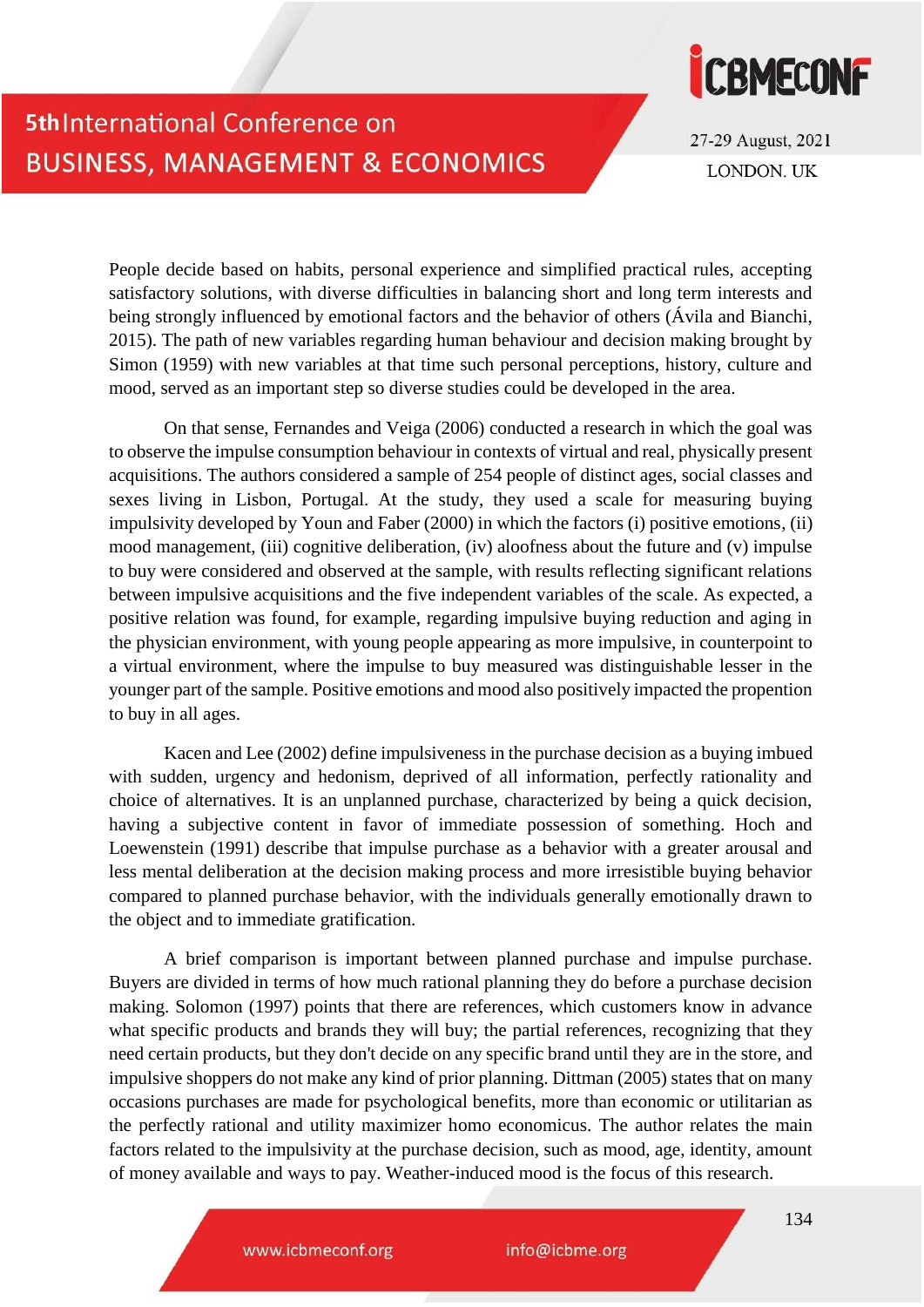

27-29 August, 2021 **LONDON, UK** 

People find themselves subject to making decisions taking into account their mood and context. An important question worth examination is whether mood, induced by the external environment, influences economic outcomes. In the asset pricing literature, as mentioned, numerous papers explore the effect that weather-induced mood has on stock returns, and show that stock returns are positively related to the level of sunshine that investors are exposed to (Saunders, 1993; Kamstra, Kramer, and Levi, 2003; Hirshleifer and Shumway, 2003).1 These studies conclude that weather-induced mood affects individual level economic behavior, which in turn influences financial market dynamics. The economic implications of sunshine exposure, however, have seldom been studied outside of the context of financial markets, with application in many sectors.

A sunny day, characterized by the incidence of sunlight, no precipitation and warm temperatures, is directly related to positive feelings and good humor (Chen et al., 2016). The authors conducted a research in which they examined the influences of weather-induced mood on patent registration by inventors in the United States of America, cross relating information regarding sunny days at the place each inventor lives and number and value of patents registered. They could clearly observe that those inventors exposed to a higher quantity of sunshine during the period created patents with higher market valuation and more forward citations. In addition, the authors observed that inventors exposed to more sunny days engage in greater specialization rather than experimentation.

### **3. Methodology**

To comply with the study, weather variables and sales data were observed on a daily basis, with a period from January 1st of 2018 to December 31th of 2020. The information collected was rain precipitation in millimeters, average temperature in Celsius degrees, wind speed in meters per second, strong wind speed in meters per second, humidity in percentage, sales volume in money quantity and average sales ticket in local currency (reais, R\$) on each day that comprises the mentioned period. Additionally to the weather variables themselves, it was also considered at the analysis of the variation of these variables from one day to the other, to review if a weather change has also impacts as a new variable. Weather data were collected at the previously mentioned official meteorology Rio de Janeiro agency, INMET, the public reference for climate and weather data in the city. Sales money quantity and average ticket information were collected from a a small sized convenience store located in Rua Visconde de Pirajá number 44, south zone of the city of Rio de Janeiro, using their internal enterprise resource planning (ERP) software. Since all of them are secondary data, it was not possible to perform an audit of the data, thereby, it was assumed that the information collected is true and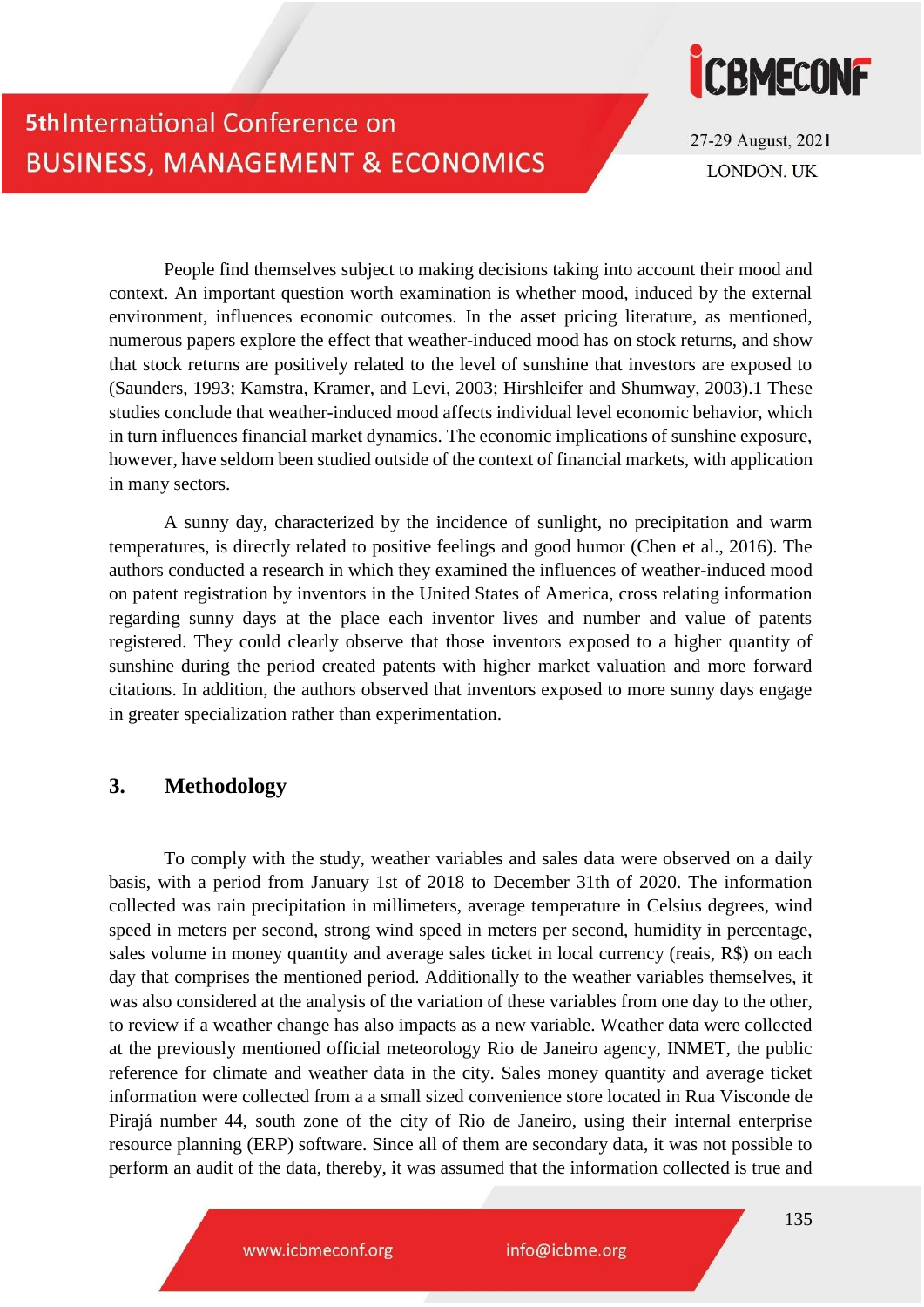

27-29 August, 2021 **LONDON, UK** 

reflects the reality at the time it was recorded and to carry out the studies, considering also that all the used reports can be fully presented since no non disclosure agreement was demanded by the company data and the weather historical information of INMET is freely open.

*Figure 1: Model representing the research questions with weather-induced*



*mood and impacts at purchase decision.*

*Source: Author´s own elaboration.*

To calculate an eventual correlation, a precondition the referred data must be treated on the concept of covariance and, subsequently, on the concept of correlation. Besides that, association and linearity are key concepts to understand correlation. In statistical terms, two variables are associated when they have similarities in the distribution of their scores. More precisely, they can be associated through the distribution of frequencies or by sharing variance and in the case of Pearson's correlation (r) this last parameter is valid, that is, it is a measure of the shared variance between two variables. On the other hand, the linear model assumes that the increase or decrease of a unit in variable "x" generates the same impact in "y".

Considering the possibility that the investigated data does not meet Pearson's assumptions, the statistical literature recommends the use of Spearman's rank correlation (de Winter et al, 2016). To understand Spearman's correlation it is necessary to know what a monotonic function is. A monotonic function is one that either never increases or never decreases as its independent variable increases. The following image illustrates monotonic functions: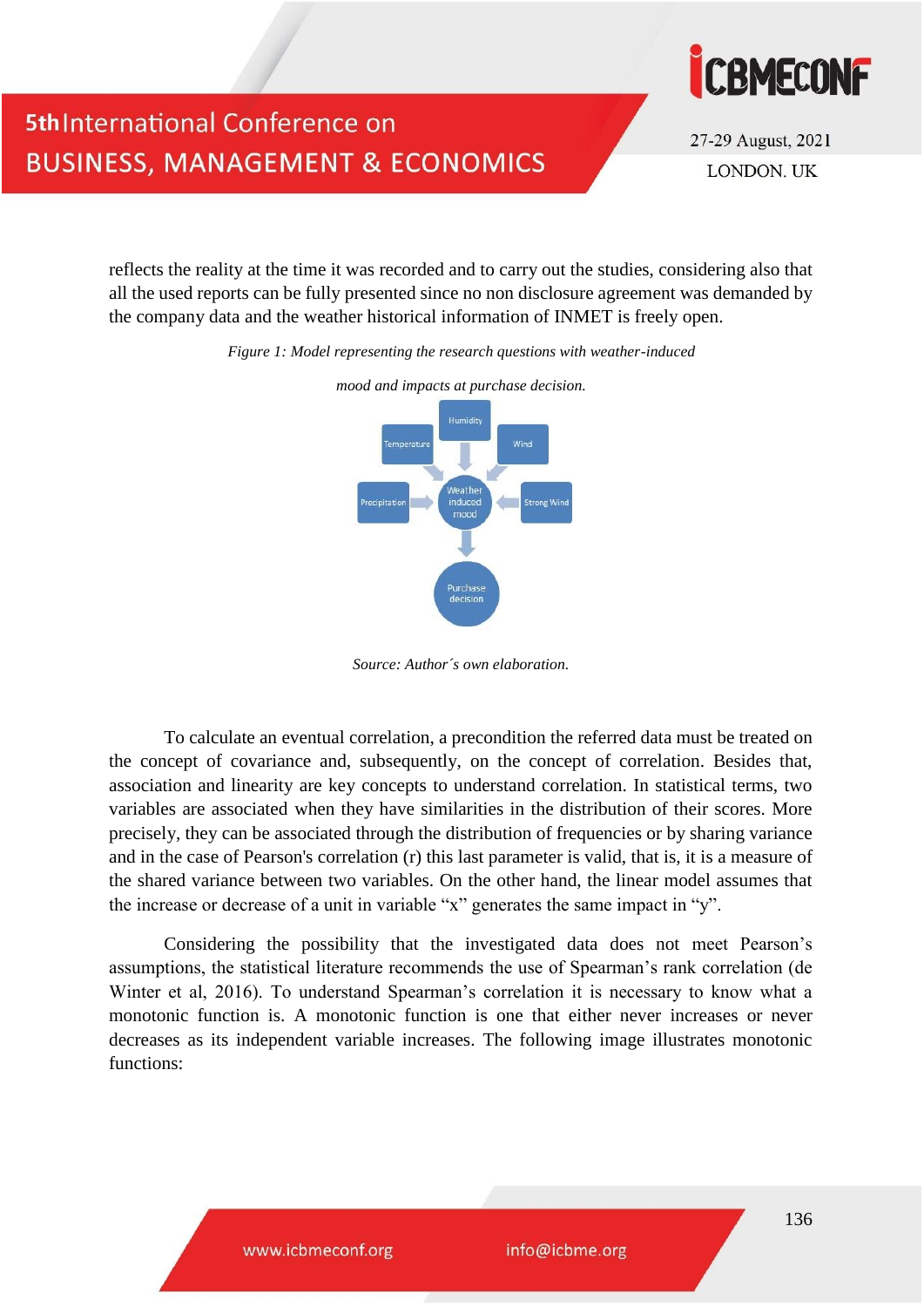

27-29 August, 2021 **LONDON, UK** 



#### *Source: Schober et al (2018)*

In monotonically increasing, the "x" variable increases the "y" variable never decreases. In monotonically decreasing , the "x" variable increases and the "y" variable never increases. At a non monotonic function, the "x" variable increases while the "y" variable sometimes decreases and sometimes increases (Schober et al, 2018). Spearman's correlation coefficient is a statistical measure of the strength of a monotonic relationship between paired data (Spearman, 1904). In a sample it is denoted by and is by design constrained by the following formula:

#### $-1 \le r_s \le 1$

Formula 1: Spearman's correlation coeficient

The Spearman's correlation coefficient interpretation is similar to that of Pearson's coefficient and it means that the closer is number one to the stronger the monotonic relationship (Schober et al, 2018). Correlation is an effect size and so can be used to describe the strength of the correlation using the following guide for the absolute value of: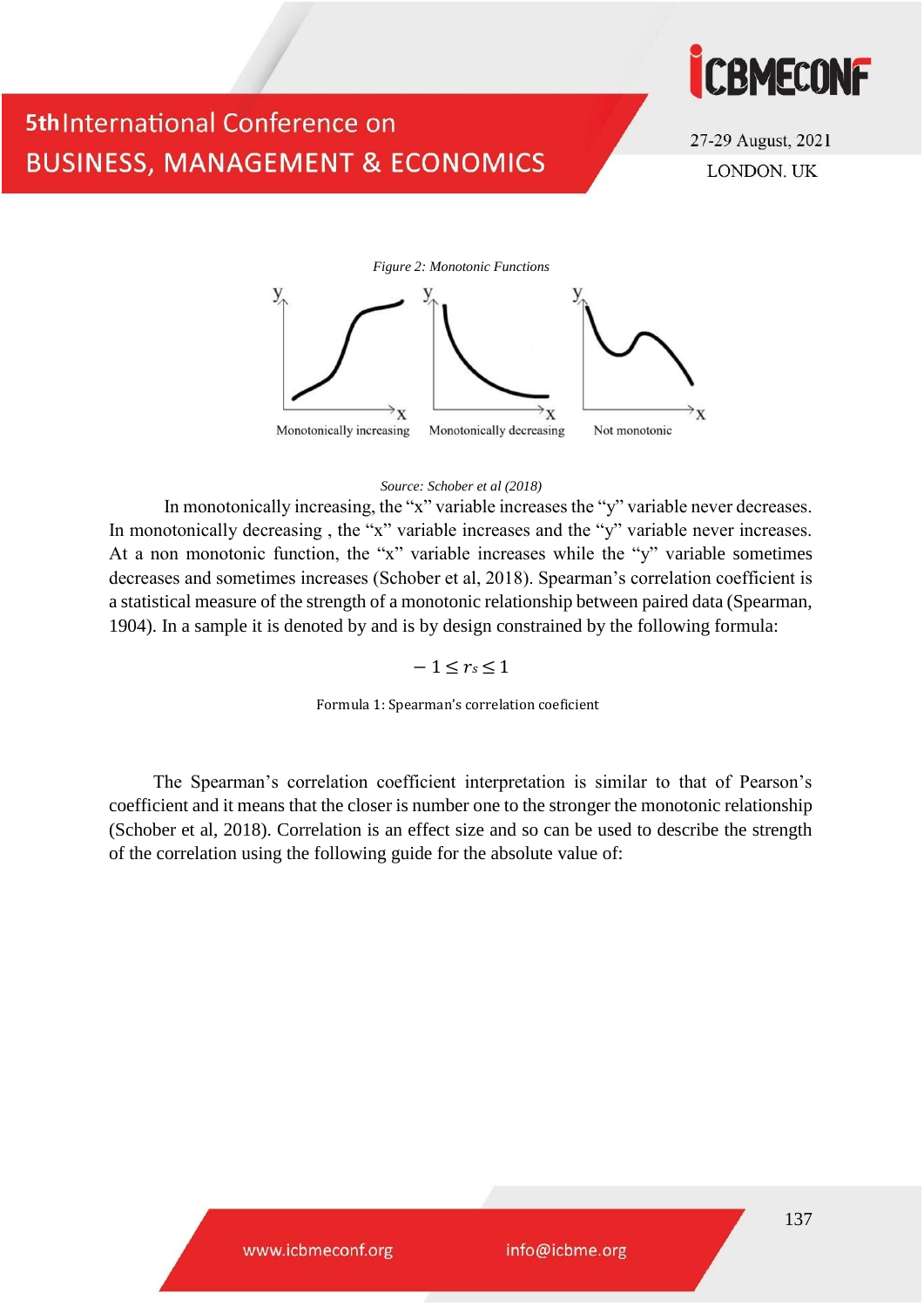

Table 1: Example of a Conventional Approach to Interpretinga Correlation Coeficient

**5th International Conference on** 

**BUSINESS, MANAGEMENT & ECONOMICS** 

| <b>Absolute Magnitude of the Observed</b><br><b>Correlation Coefficient</b> | <b>Interpretation</b>   |  |  |  |  |
|-----------------------------------------------------------------------------|-------------------------|--|--|--|--|
| $0.00 - 0.10$                                                               | Negligible correlation  |  |  |  |  |
| $0.10 - 0.39$                                                               | Weak correlation        |  |  |  |  |
| $0.40 - 0.69$                                                               | Moderate correlation    |  |  |  |  |
| $0.70 - 0.89$                                                               | Strong correlation      |  |  |  |  |
| $0.90 - 1.00$                                                               | Very strong correlation |  |  |  |  |

Source: Schober et al, 2018

Nonetheless, significant correlation does not directly means causality, so the Granger test was added as part of a necessary method to verify if the data reflects causality between the mentioned variables of weather and purchase. In particular, Granger test has the goal of evaluating the significance of an independent variable into another dependent variable in a vector autoregression (VAR) (Granger 1969). The parameter "order" *(o)* indicates the quantity of variables from " $y_{t-1}$ " to " $y_{t-o}$ " and " $X_{t-1}$ " to " $X_{t-o}$ " that will be added to the

autoregression. Then, the significance will be determined if a new variable from "X" optimizes the forecast of the VAR. As a prerequisite, the test de Duckey-Fuller was done to verify the stationarity of the time series used, confirming it, as done. Normality test was done and since was not observed at the variables, Spearman was used to verify correlation.

Nonetheless, significant correlation does not directly means causality, so the Granger test was added as part of a necessary method to verify if the data reflects causality between the mentioned variables of weather and purchase. In particular, Granger test has the goal of evaluating the significance of an independent variable into another dependent variable in a vector autoregression (VAR) (Granger 1969). The parameter "order" *(o)* indicates the quantity autoregression. Then,yt-1"the significanceyt-o" will beXt-1"determinedXt-o"if a new variable from "X" of variables from " to " and " to " that will be added to the

optimizes the forecast of the VAR. As a prerequisite, the test de Duckey-Fuller was done to verify the stationarity of the time series used, confirming it, as done.

www.icbmeconf.org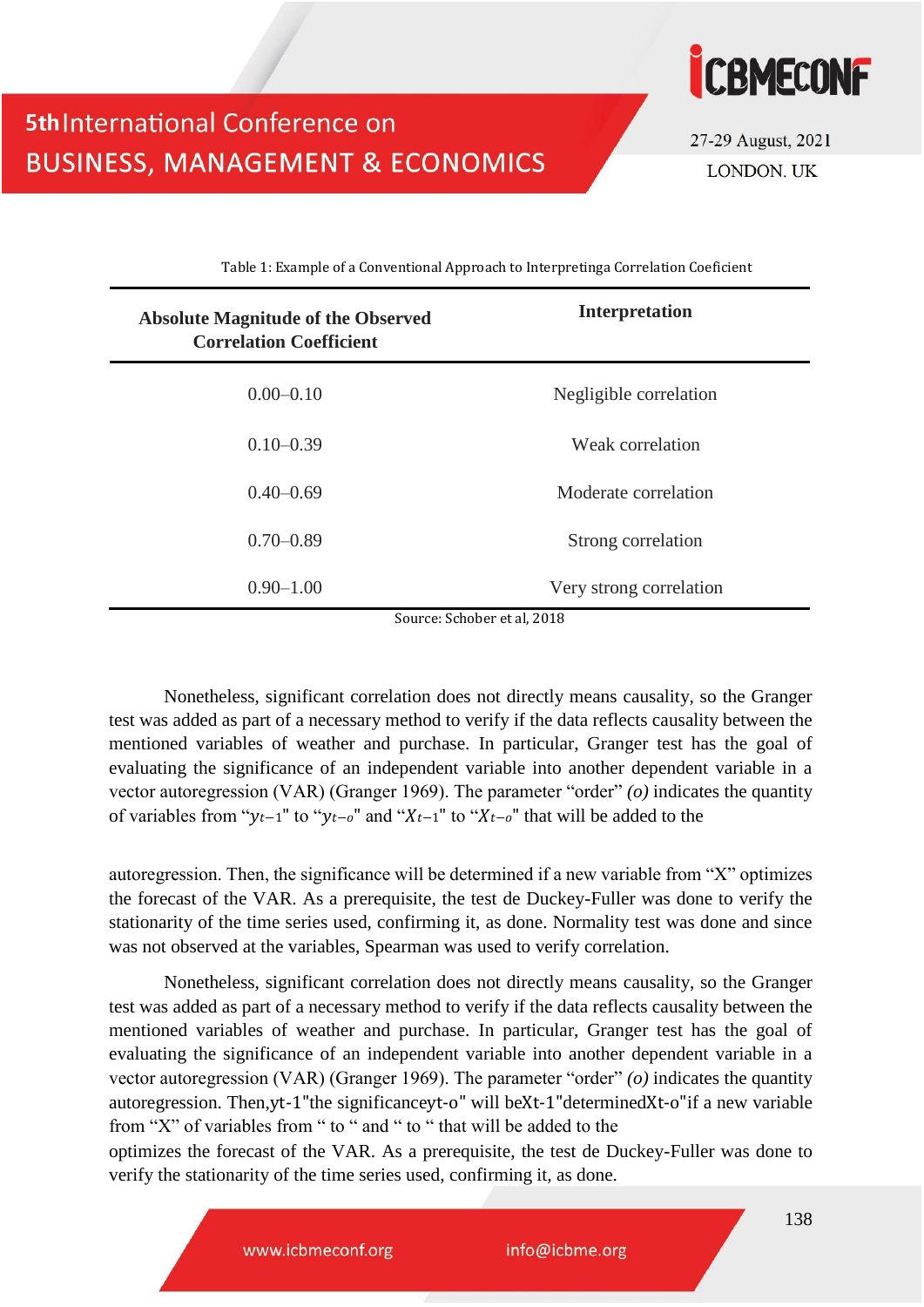

### **4. Results and Discussion**

The results show a low correlation between the proposed variables, using the parameter of Schober et al (2018) as a reference, as can be seen in table below:

| $_{\rm NR}$    | VARIABLE       | 1                    | $\overline{2}$       | 3                                | 4                    | 5        | 6                    | 7            | s              | 9       | 10       | $11\,$      | 12           | 13                   | 14 |
|----------------|----------------|----------------------|----------------------|----------------------------------|----------------------|----------|----------------------|--------------|----------------|---------|----------|-------------|--------------|----------------------|----|
| л.             | Precip         | 1                    |                      |                                  |                      |          |                      |              |                |         |          |             |              |                      |    |
| $\overline{a}$ | Var Precip     | ,356"                | $\ddagger$           |                                  |                      |          |                      |              |                |         |          |             |              |                      |    |
| $\mathfrak z$  | Temp           | $-257$               | ,004                 | $\frac{1}{2}$                    |                      |          |                      |              |                |         |          |             |              |                      |    |
| $\frac{1}{2}$  | Var_Temp       | $-376"$              | $-324$               | $,255^{\circ\circ}$              | $1\,$                |          |                      |              |                |         |          |             |              |                      |    |
| 5              | 222223<br>Wind | $,213\degree$        | ,083'                | $-186$                           | $-290^{+4}$          | $\,$ 1   |                      |              |                |         |          |             |              |                      |    |
| $\delta$       | Var Wind       | ,079                 | $,142$ <sup>**</sup> | $,063*$                          | $-158$ <sup>**</sup> | $,511 -$ | ì                    |              |                |         |          |             |              |                      |    |
| 7              | Str Wind       | ,280"                | $,135$ <sup>**</sup> | $-206$                           | $-258$ <sup>**</sup> | ,900**   | $.462 -$             | ï            |                |         |          |             |              |                      |    |
| ŝ              | Var Str Wind   | ,072.                | $,208^{-}$           | $,097$ <sup>**</sup>             | $-087$ <sup>**</sup> | ,480**   | $,887$ <sup>**</sup> | ,539**       | $\overline{1}$ |         |          |             |              |                      |    |
| 9              | Hum            | $,469$ <sup>**</sup> | $,170$ <sup>**</sup> | $-268$                           | $-415$               | ,051     | ,064                 | ,009.        | ,020           | ī.      |          |             |              |                      |    |
| 10             | Var Hum        | ,154"                | ,389                 | $-121$ <sup><math>-</math></sup> | $-0.607$             | ,071     | $,133$ <sup>**</sup> | ,041         | $-0.03$        | $-0.34$ | Þ        |             |              |                      |    |
| $11\,$         | Online Sales   | ,018                 | $-0.08$              | ,005                             | ,012                 | $-018$   | ,044                 | ,001         | ,041           | $-0.03$ | $-0.34$  | Ŧ           |              |                      |    |
| 12             | Physic Sales   | ,031                 | $-053$               | $,205$ <sup>**</sup>             | ,034                 | $,065*$  | ,021                 | ,042<br>- 95 | ,026           | $-034$  | $-0.067$ | $,460 -$    | $\mathbf{1}$ |                      |    |
| $13$           | Online Tkt     | $-.036$              | $-013$               | $-002$                           | ,045                 | $-037$   | ,038                 | $-.028$      | ,025           | ,027    | $-049$   | $,600^{-4}$ | ,310**       | r                    |    |
| 14             | Physic Tkt     | $-037$               | ,016                 | ,010                             | $-013$               | ,054     | ,026                 | ,069"        | ,033           | $-043$  | $-0.085$ | $-011$      | ,310"        | $,553$ <sup>**</sup> | ī  |

*Table 2: Spearman Correlation Matrix.*

\*\* The correlation is significant at the 0.01 level (2 ends). \* The correlation is significant at the 0.05 level (2 ends).



#### *Source: Author´s own elaboration.*

According to table 1w2 above, there is a moderate positive correlation between precipitation and humidity (with  $R = 0.469$  and  $p < 0.01$ ), that is, when precipitation occurs in the city of Rio de Janeiro, the humidity in the region also increases, a characteristic of a country with a tropical climate. However, no significant correlations were found between weather variables and the volume of physical or online sales and the average ticket of physical or online sales.

One approach in examining the relationship between interacting variables is to look at the causality among these variables. Granger (1969) designed a statistical test, called the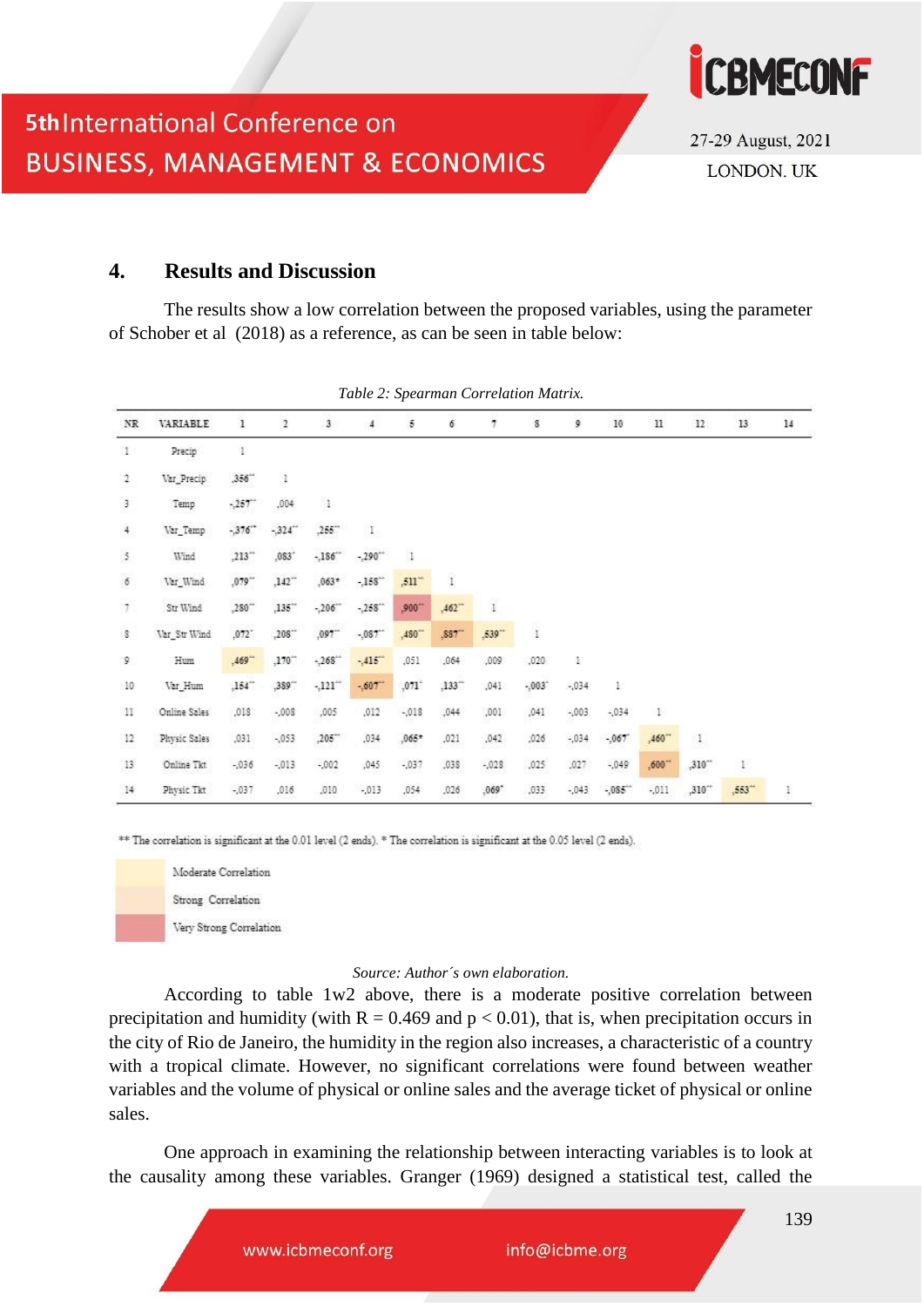

27-29 August, 2021 **LONDON, UK** 

"Granger causality test," using a series of *t* tests and *F* tests to determine whether one time series is useful in predicting another time series.

$$
y_t = \alpha_0 + \sum_{i=1,\dots,p} \alpha_i y_{t-1} + \sum_{j=1,\dots,q} \beta_j \chi_{t-j} + \varepsilon_t
$$

Formula 2: Granger Test

As previously mentioned, the first columns "X" and "Y" represent the independent variables (weather) and dependent (sales) used at the results at the lines. The column F-Granger shows the statistics "F" of the test with the liberty grades. All the tests were made considering as parameters the order 1 to order 15, since order 0 is not possible at the Granger test as it is explained by Layton (1984). These parameters 1 to 15 means that the correlation observed at the variables regarding sales can be affected by the observation of weather 1 or 15 days before, since it was used daily observations.

| Order          | x                | у                    | F-Granger | P-value   |  |  |
|----------------|------------------|----------------------|-----------|-----------|--|--|
| 2              | VarTemperature   | <b>Ticket Online</b> | 3.1104    | $0.0448*$ |  |  |
| $\overline{2}$ | Humidity         | <b>Ticket Online</b> | 4.4251    | $0.0121*$ |  |  |
| 5              | VarWind          | Online Sales         | 2.2621    | $0.0459*$ |  |  |
| 14             | VarPrecipitation | Online Sales         | 1.9668    | $0.0169*$ |  |  |
| 15             | VarPrecipitation | Online Sales         | 1.7671    | $0.0338*$ |  |  |
| 10             | Precipitation    | <b>Ticket Online</b> | 1.9383    | $0.0363*$ |  |  |
| 11<br>bЕ       | Precipitation    | <b>Ticket Online</b> | 1.7961    | $0.0495*$ |  |  |
| 12             | Precipitation    | <b>Ticket Online</b> | 1.9141    | $0.0286*$ |  |  |
| 13             | Precipitation    | <b>Ticket Online</b> | 1.9245    | $0.0235*$ |  |  |
| 14             | Precipitation    | <b>Ticket Online</b> | 1.8405    | $0.0284*$ |  |  |
| 15             | Precipitation    | <b>Ticket Online</b> | 1.7759    | $0.0326*$ |  |  |

*Table 3: Granger Causality Test.*

*Source: Author´s own elaboration.*

From the data above, it was possible to observe that the temperature variation and humidity have causality relation with the online ticket sales 2 days after observed, that may be related to the tropical climate of Rio de Janeiro city, when hotter and humid days can generate a greater consumption of drinks, as detailed at the table 5. Meanwhile, the variation of wind has causality relation with the online sales 5 days after observed.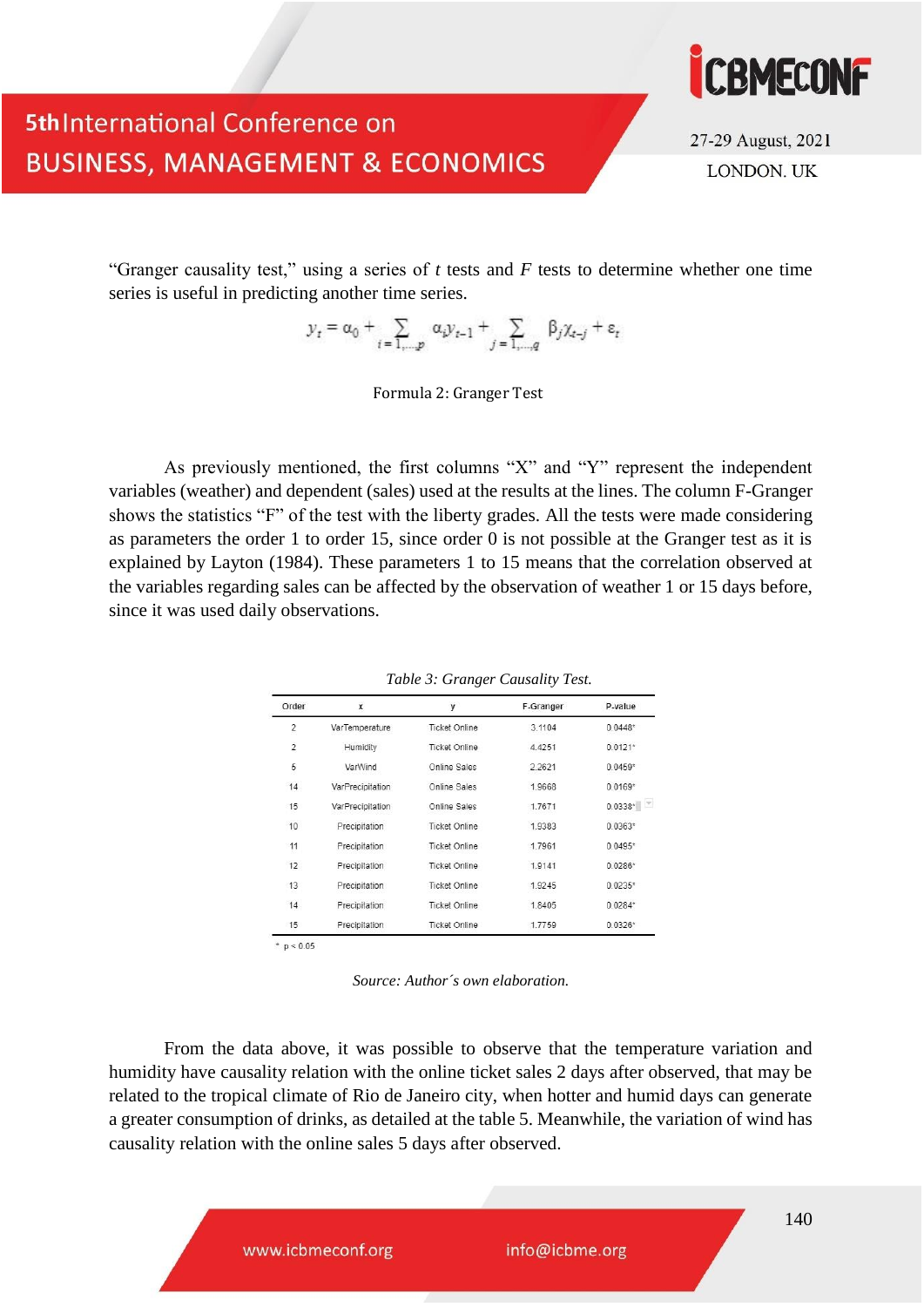

## 5th International Conference on **BUSINESS, MANAGEMENT & ECONOMICS**

Regarding the weather variable precipitation, this presented a causality relation with the online ticket sales from 10 days after its observation, which may be related to long periods of continuous rain that normally occur in the city of Rio de Janeiro. In the same way, the variation in precipitation presented a causality relation only from 14 days after observed.

### **5. Conclusion**

During the past years it was observed an interesting movement regarding adding irrationality and subjectivism at the consumer behavior studies, in counterpoint to the perfectly rational *homo economicus* (Loewenstein, 2000). Considering for example the Nobel prize in economic sciences of the past five years, three of them are related to psychology economy or behavior studies: Oliver Hart and Bengt Holmström for their work in contract theory, Richard H. Thaler for his contributions to behavioural economics, Paul R. Milgrom e Robert B. Wilson for improvements in auction theory, respectively in the years of 2016, 2017 and 2020. Preceding them many other researches were also awarded by Nobel prize in behavioral studies, being the most prominent Herbert Simon, Daniel Kahneman and Vernon Smith. To observe emotional variables is on a path to diagnose its influence on consumer judgments and the decision making process being possible to aggregate cognitive-based models of affective states, thus expanding the ability to analyze these, which ends up providing the description of consumer behavior more consistent and reliable.

The main objective of this study was to review through a quantitative research and bibliographical review if the weather-induced mood has impacts at Brazilian people behavior when making their online and physical purchase decisions making process, taking analysis of a three years daily basis data of average temperature, wind velocity, strong wind, precipitation and humidity, number of purchase transactions and average ticket in terms of money amount spent in purchase transactions at the related convenience store located in Rio de Janeiro. The mentioned sample was treated considering Spearman correlation, besides the normally tests of Kolmogorov-Smirnov and Shapiro-Wilk, which results shows non significant correlations between weather variables and online sales, indicating that the relationship between these variables is not obvious and requires the use of more complex statistical methods. Thus, the Granger causality tests were performed and their results indicated causality relation between the climatic variables and online sales, 2, 5 and 10 days after they were observed, since we used 15 days lag at Granger test. When reviewing the results above, it is not possible to observe linear relationships between the weather variables and the average online and physical sales tickets. Meanwhile, when comparing both, it is possible to observe that the average ticket for online sales may has a more dispersed distribution than the average ticket for physical sales, a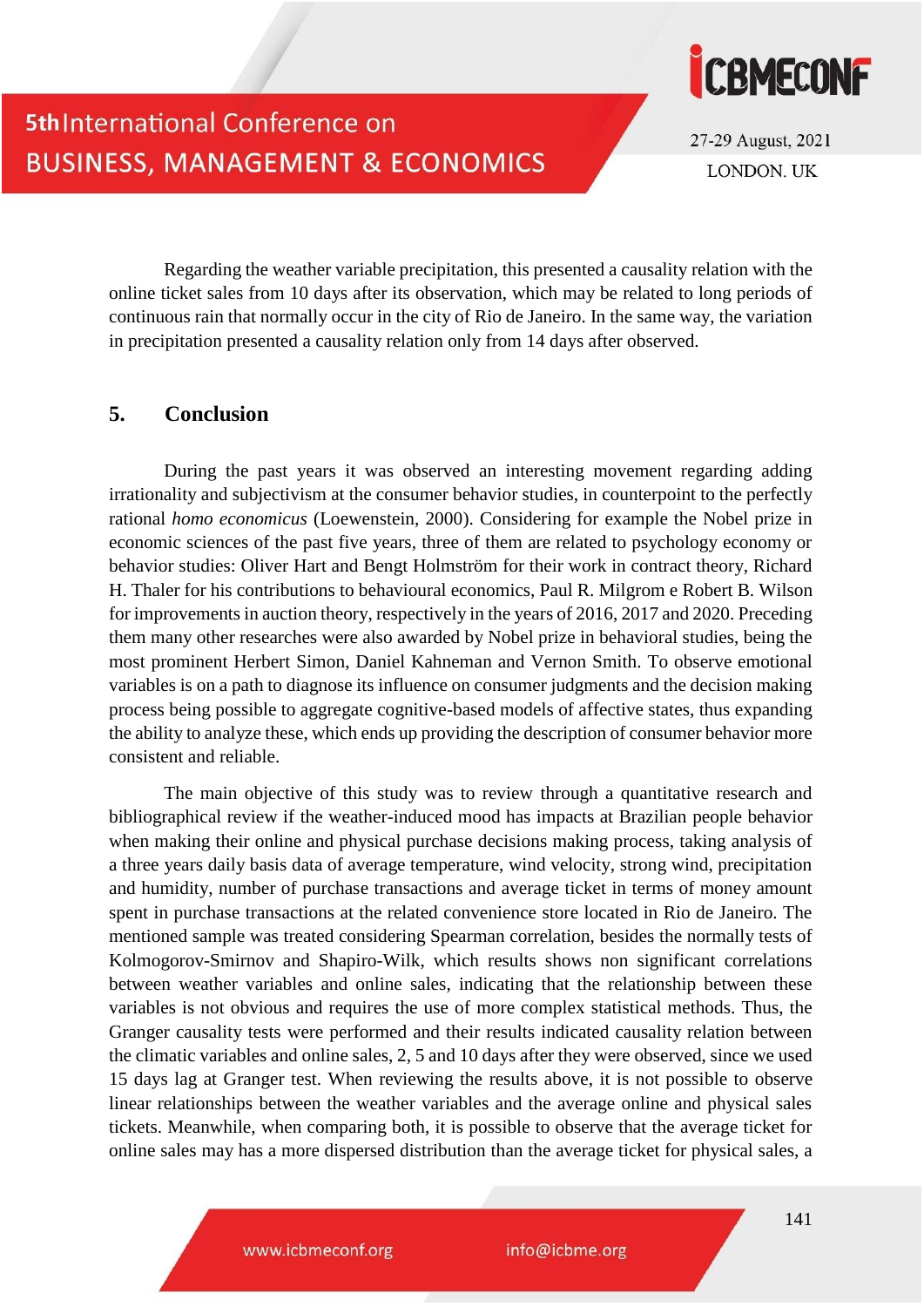

27-29 August, 2021 **LONDON, UK** 

fact that may indicate a greater sensitivity of online sales to weather variables, although this sensitivity does not have a linear relationship.

Comprising mood, in this case weather-induced mood, as one of the factors that consistently affects people´s behaviour and decision making process represents and interesting advance at the theory, the main goal investigated at the research, considering the retail sector in na emerging country. shopping to review if the impacts are distinct between physical and online acquisitions. The results represents new and important steps at the area and given the general acceptance of the importance regarding considering mood at purchase decision and real human behavior studies, further researches are recommended using same constructs to go deeper in this subject at the retail sector, complementing the numerous studies at the financial market, taking into consideration for example distinct kind of retails, stores placed in shopping centers, stores with delivery or in places in which temperature variation and precipitation levels have more amplitude.

#### **Acknowledgment**

.

This paper is an output of the doctoral project of the author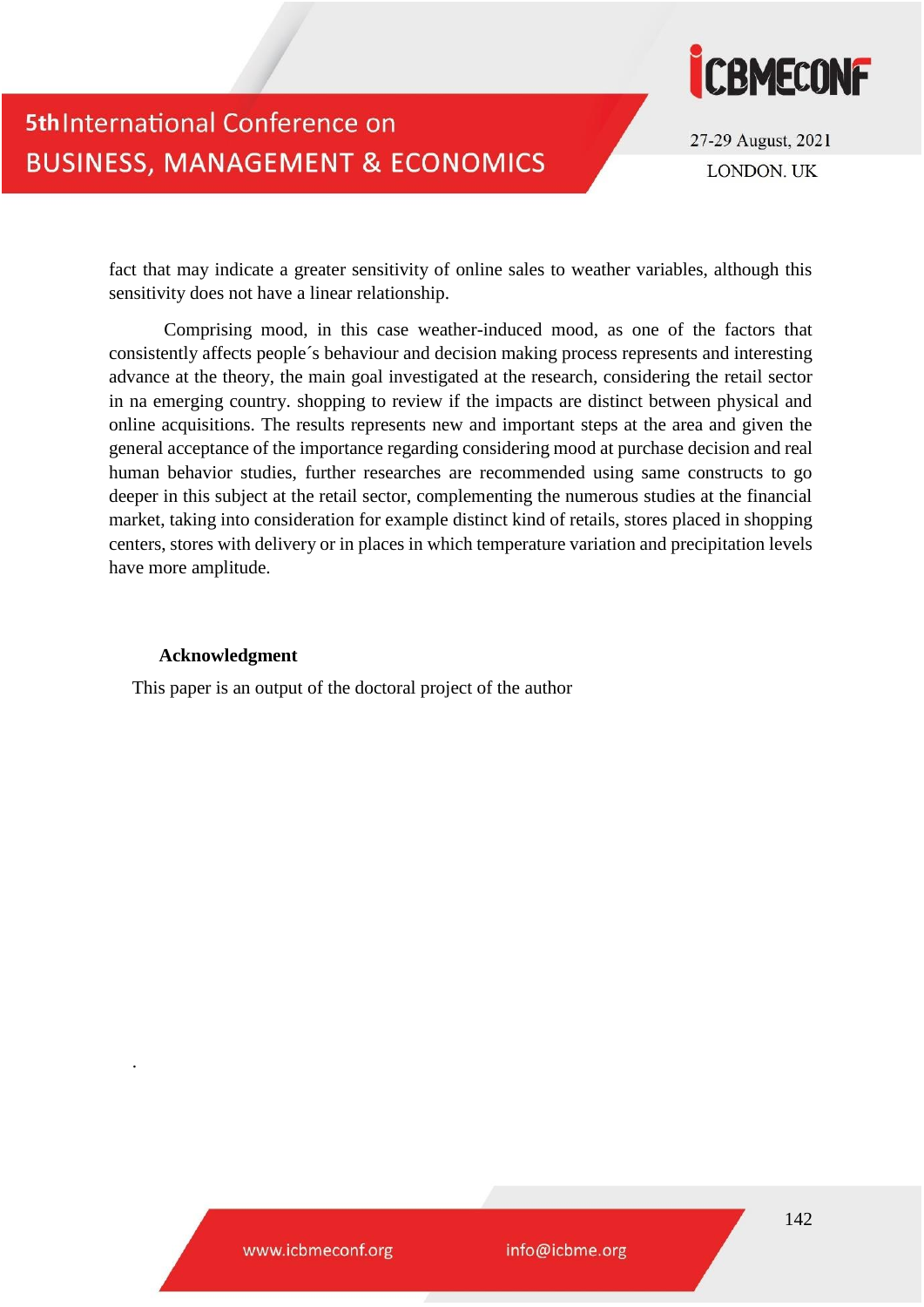

27-29 August, 2021 **LONDON, UK** 

### **References**

- Avila F. and Bianchi A. (2015): *Guia de Economia Comportamental e Experimental*. São Paulo, publishing company São Paulo.
- Apergis N., Artikis P. and Mamatzakis E. (2011): *Weather Conditions and Bank Loans Efficiency in US Banking: A Panel VAR Approach*. United States. Social Science Research Network, July volume.
- Baert, P. (1997): *Algumas Limitações das Explicações da Escolha Racional na Ciência Política e na Sociologia* - Revista Brasileira de Ciências Sociais, volume 12.
- Dittman, H. (2005). *Compulsive buying - a growing concern? An examination of gender, age, and endorsement of materialistic values as predictors*. British Journal of Psychology, volume 96.
- Fernandes P. and Veiga F.(2006). *Impulsividade do Consumidor na Compra*. Aveiro. Actas do Simpósio Internacional (pp. 201-207), Universidade de Aveiro.
- Goetzmann N., Kim D., Kumar A. and Wang O. (2014): *Weather Induced Mood, Institutional Investors, and Stock Returns*. Oxford. The Review of Financial Studies, September volume.
- Granger C. J. (1969): Investigating Causal Relationships by Econometrics Models and Cross Spectral Methods. Econometrica, volume 37.
- Higgins, S. (2005): *Os Fundamentos Teóricos do Capital Social*, publishing company Universitária.
- Hirshleifer, D. and Shumway, T. (2003): *Good day sunshine: Stock returns and the weather*. Journal of Finance, number 58, volume 3.
- Hoch, S. and Loewenstein (1991): *Time-inconsistent Preferences and Consumer Self-Control. Journal of Consumer Research*, volume 17, Issue 4
- Kacen J. and Lee J. (2002). *The Influence of Culture on Consumer Impulsive Buying Behavior*. Journal of Consumer Psychology, volume 12.
- Kamstra, M., Kramer L. and Levi, M. (2003): *Winter Blues: A SAD Stock Market Cycle*. United States. American Economic Review, volume 93 number 1.
- Keynes, J. (1936): *The General Theory of Employment, Interest and Money*. London. Publishing company Macmillan.

www.icbmeconf.org

info@icbme.org